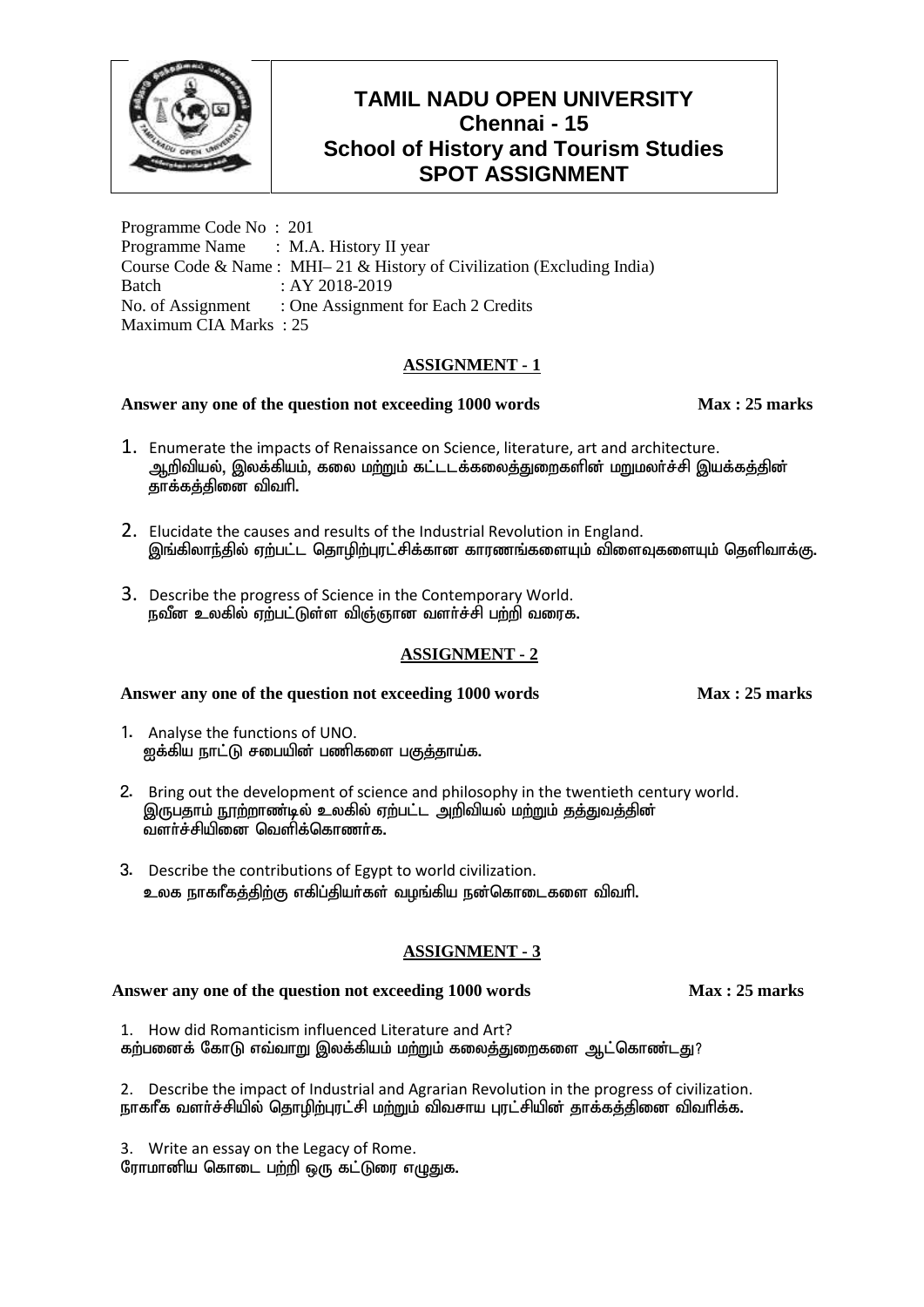

Programme Code No : 201 Programme Name : M.A. History II year Course Code & Name : MHI– 22 & Studies in Human Rights Batch : AY 2018-2019 No. of Assignment : One Assignment for Each 2 Credits Maximum CIA Marks : 25

# **ASSIGNMENT - 1**

# Answer any one of the question not exceeding 1000 words Max : 25 marks

- 1. What are the measures taken by the Government to protect Dalits in India? இந்தியாவில் தலித்துக்களின் பாதுகாப்பிற்காக அரசு மேற்கொண்ட நடவடிக்கைகள்  $\mu$  in cone i ?
- 2. What are the constitutional rights of women? பெண்களுக்கான அரசியலமைப்பு உரிமைகள் யாவை?
- 3. Analyse the reasons for the violation of Human Rights ் மனித உரிமைகள் மீறப்படுவதற்கான காரணங்கள் யாவை?

# **ASSIGNMENT - 2**

# **Answer any one of the question not exceeding 1000 words Max: 25 marks**

- 1. Analyse the international covenanted on economic, social and cultural rights. பொருளாதார சமூக, கலாச்சார உரிமைகளுக்கான பன்னாட்டு ஒப்பந்தம் பற்றி ஆராய்க.
- 2. Bring out the role of Press in promoting Human Rights. மனித உரிமைகளை வளர்ப்பதில் பத்திரிக்கைகளின் பங்கினை வெளிக்கொணர்க.
- 3. Evaluate the services of the amnesty international. உலக பொது மன்னிப்பு நிறுவனத்தின் சேவைகளை மதிப்பிடுக.

# **ASSIGNMENT - 3**

- 1. Critically analyse how human rights are violated in rural societies with suitable case studies. கிராமபுற சமுதாயத்தில் மனித உரிமைகள் மீறல் குறித்து உதாரணத்தோடு விமர்சிக்க.
- 2. Give a detailed account about the Universal Declaration of Human Rights. அனைத்துலக மனித உரிமைகள் பிரகடனம் பற்றி விரிவான குறிப்பு வழங்குக.
- 3. Explain the various Theories of Human Rights. பல்வேறு மனித உரிமைகள் கோட்பாடுகளை விளக்குக.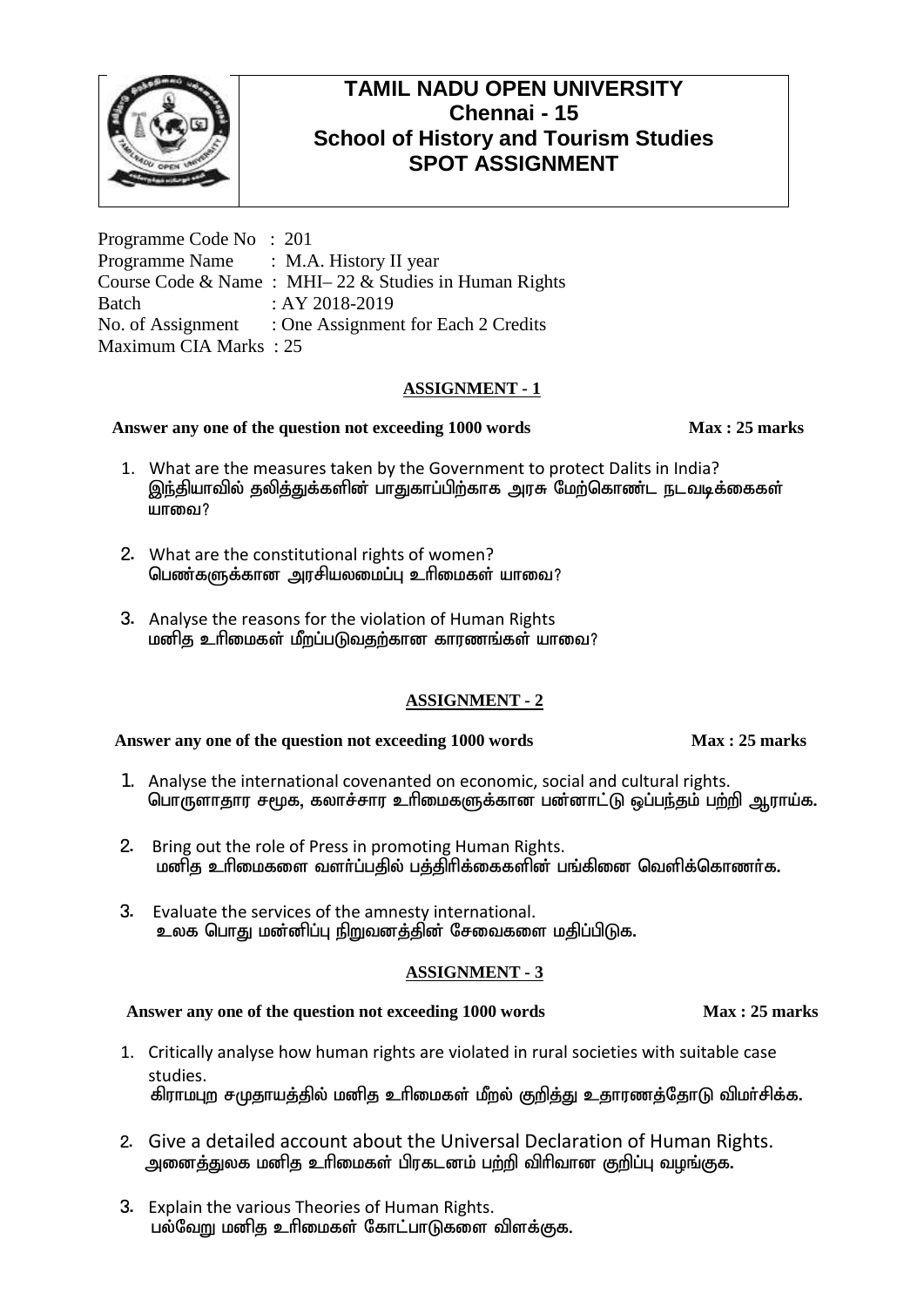## **ASSIGNMENT - 4**

- 1. Describe the civil and political rights. வாழ்வியல் மற்றும் அரசியல் உரிமைகள் பற்றி விளக்குக.
- 2. Write an essay on the 'rights of emerging sectors'. பெருகி வரும் பிரிவினருக்கான உரிமைகள் பற்றி ஒரு கட்டுரை எழுதுக.
- 3. Do you justify capital punishment? Support your argument with examples. மரண தண்டனை நியாயமானதா? ஆதரவான கருத்துக்களை எடுத்துக்காட்டுகளுடன் தருக.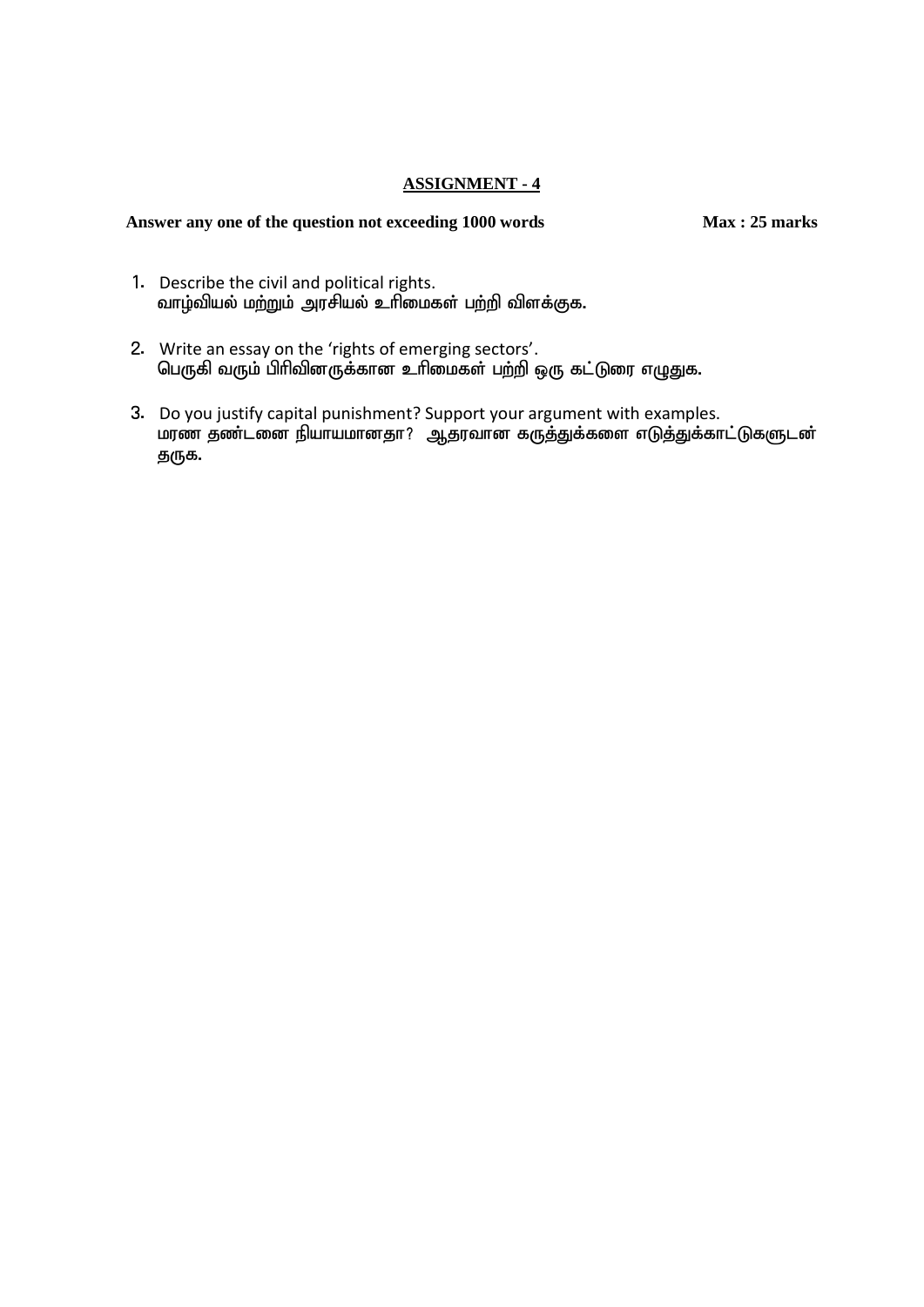

Programme Code No : 201 Programme Name : M.A. History II year Course Code & Name : MHI– 23 & History of Europe (From 1789 A.D. to 1990 A.D.) Batch : AY 2019-2020 No. of Assignment : One Assignment for Each 2 Credits Maximum CIA Marks : 25

### **ASSIGNMENT - 1**

#### **Answer any one of the question not exceeding 1000 words Max : 25 marks**

- 1. Examine the security pacts and economic alliances of the Cold War. கெடுபிடிப்போரின் பாதுகாப்பு உடன்படிக்கைகள் மற்றும் பொருளாதார உறவுகளை ஆராய்க.
- 2. Elucidate the economic reconstruction programmes of Europe in the post second world war. இரண்டாம் உலகபோருக்குப்பின் ഇரோப்பாவில் நிகம்ந்த பொருளாதார மறுசீரமைப்பை விவரி.
- 3. What were the factors that led to the collapse of the soviet Union? சோவியத் ஒன்றியம் வீழ்வதற்கு காரணமான காரணிகள் யாவை?

## **ASSIGNMENT - 2**

#### **Answer any one of the question not exceeding 1000 words Max: 25 marks**

- 1. Estimate the achievements and failures of the United Nations Organization.. ஐக்கிய நாட்டு சபையின் சாதனைகளையும் தோல்வியையும் மதிப்பிடுக.
- 2. Describe the role of Mitterand as French president. பிரான்சு ஜனாதிபதியாக மிட்டரண்ட் ஆற்றிய பங்கினை விவரி.
- 3. Bring out the causes and results of World War I. முதல் உலகப்போருக்கான காரணங்களையும் விளைவுகளையும் வெளிக்கொணர்க.

## **ASSIGNMENT - 3**

- 1. Estimate the Paris Peace Conference. பாரிஸ் அமைதி மாநாட்டினை மதிப்பிடுக.
- 2. How did USA and USSR create conditions of cold war? அமெரிக்கவும் சோவியத் யூனியனும் எவ்வாறு பனிப்போருக்கான சூழ்நிலையை ஏற்படுத்தியது?
- 3. Trace the evolution of European Economic Community. ஐரோப்பிய பொருளாதார கூட்டமைப்பு உருவானதை எடுத்துரைக்க.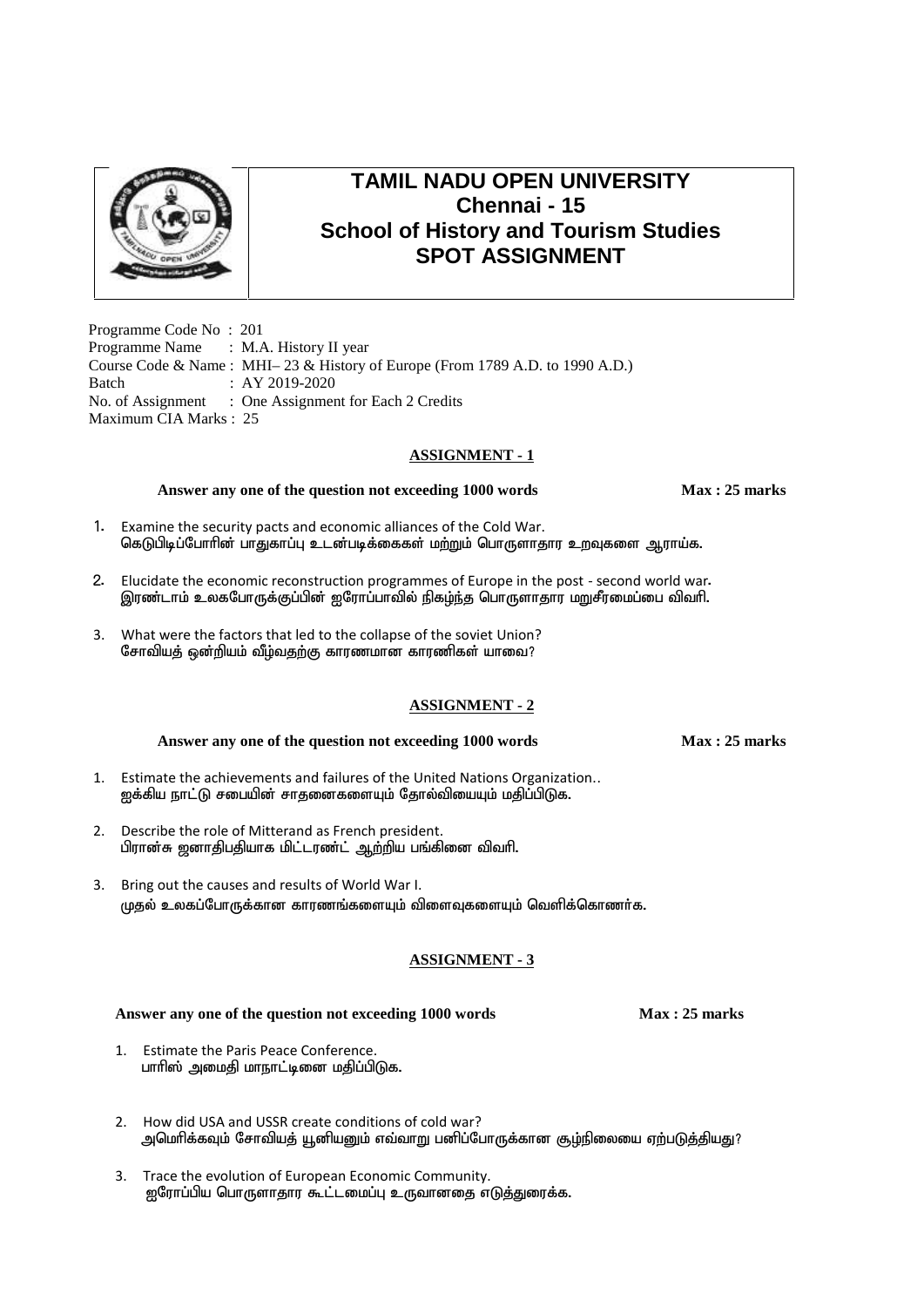

Programme Code No : 201 Programme Name : M.A. History II year Course Code & Name : MHI-24 & History of USA (From 1865 A.D. to 2000 A.D.) Batch : AY 2018-2019 No. of Assignment : One Assignment for Each 2 Credits Maximum CIA Marks : 25

# **ASSIGNMENT - 1**

**Answer any one of the question not exceeding 1000 words Max: 25 marks** 

- 1. Estimate the administration of Eisenhower. ஐசன்ஹோவரின் நிர்வாக முறையை மதிப்பிடுக.
- 2. How USA became a world power at the end of the 19th century? 19-ஆம் நூற்றாண்டின் இறுதியில் அமெரிக்கா எவ்வாறு ஒரு உலக வல்லரசாக நாடாக மாறியது?
- 3. Describe the social changes that took place in the American society in the 20th century. 20-ஆம் நூற்றாண்டில் அமெரிக்கா சமுதாயத்தில் ஏற்பட்ட மாற்றங்களை விவரிக்க.

# **ASSIGNMENT - 2**

#### Answer any one of the question not exceeding 1000 words **Max** : 25 **marks**

- 1. Evaluate the domestic policy of F.D.Roosevelt.; எப்.டி. ரூஸ்வெல்டின், உள்நாட்டு கொள்கையை மதிப்பிடுக.
- 2. Discuss about the status of women and the women movement in USA through the ages. அமெரிக்காவில் பெண்களின் நிலை மற்றும் பெண் இலக்கியங்களின் நிலை குறித்து விவாதிக்க.
- 3. Examine the civil rights movement of USA. அமெரிக்காவின் சிவில் உரிமை போராட்டங்களை ஆராய்க.

# **ASSIGNMENT - 3**

- 1. Describe John. F. Kennedy's services to global peace. உலக அமைதிக்கு ஜான் F. கென்னடி <u>ஆற்</u>றிய சேவைகளை மதிப்பிடுக.
- 2. Critically analyse the middle East policy of George. W. Bush. <u>ஜார்ஜ் W. புஷ் பின்பற்றிய மத்திய கிழ</u>க்காசிய கொள்கையை ஆராய்க.
- 3. Bring out the significance of Reconstruction Its meaning, motivation and approach. அமெரிக்காவின் புனரமைப்பின் முக்கியத்துவத்தை பற்றி விளக்குக மற்றும் அதனுடைய விளக்கம், அணுகுமுறையை விளக்குக.